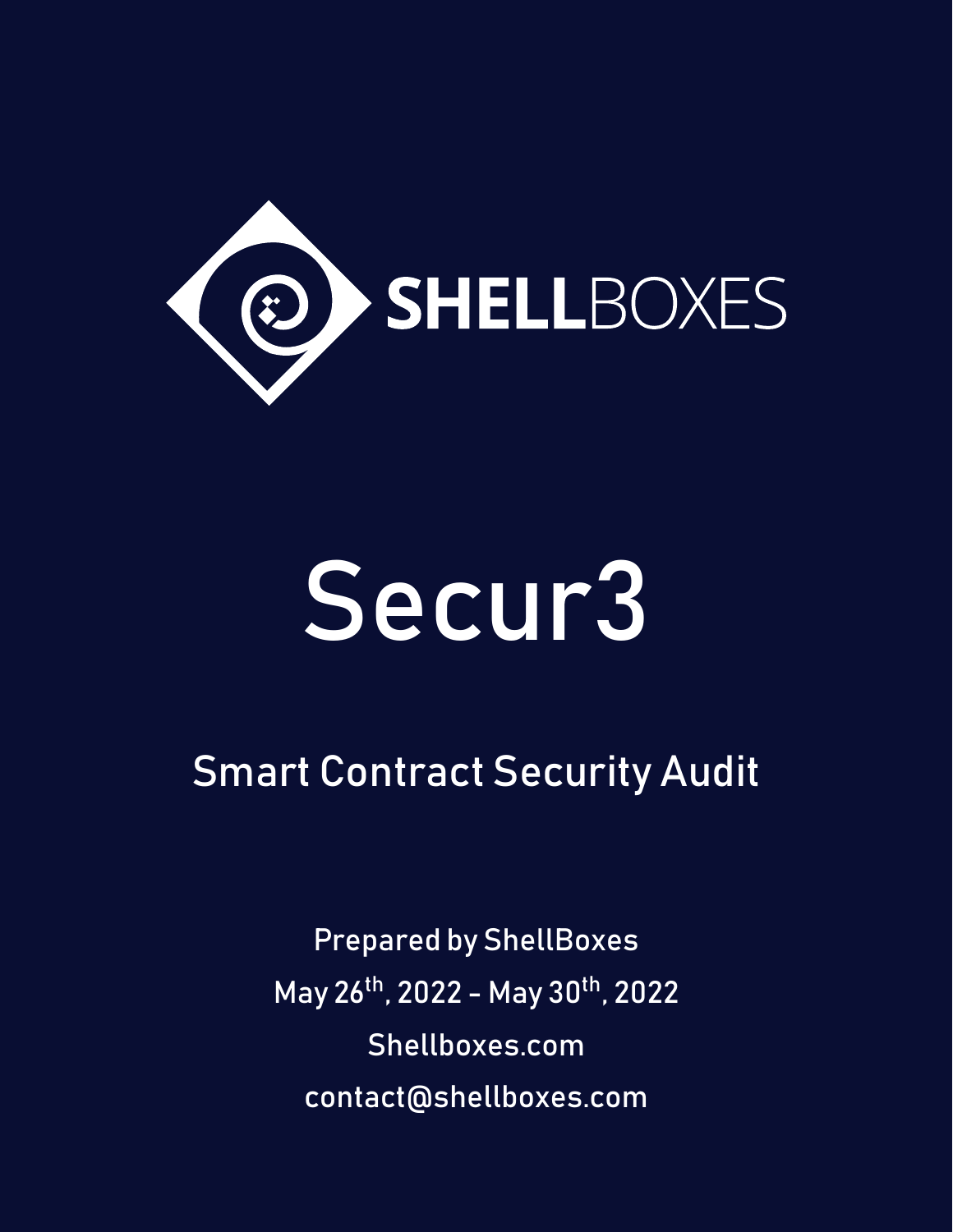# Document Properties

| <b>Client</b>         | Secur <sub>3</sub> |
|-----------------------|--------------------|
| Version               | 1.0                |
| <b>Classification</b> | <b>Public</b>      |

# Scope

The Secur3 Contract in the Secur3 Repository

| Repo                                                    | <b>Commit Hash</b>                       |  |
|---------------------------------------------------------|------------------------------------------|--|
| https://github.com/lowkeycoders/secur3                  | 545b1099afa2d5b2a5b410c398dc022daa452d18 |  |
| https://github.com/lowkeycoders/secur3/<br>tree/audited | 0e95bbfde27fd9585baafecd8014d967dfe9474e |  |

| <b>Files</b>                   | <b>MD5 Hash</b>                  |  |
|--------------------------------|----------------------------------|--|
| contracts/Ownable.sol          | dd71db3f99a7946125f4f4b70839ff68 |  |
| contracts/TwoFactor.sol        | 86b10451ecf839b21549582d21466d52 |  |
| contracts/TwoFactorFactory.sol | b9fd292210b5ff95e77373121d0e5e16 |  |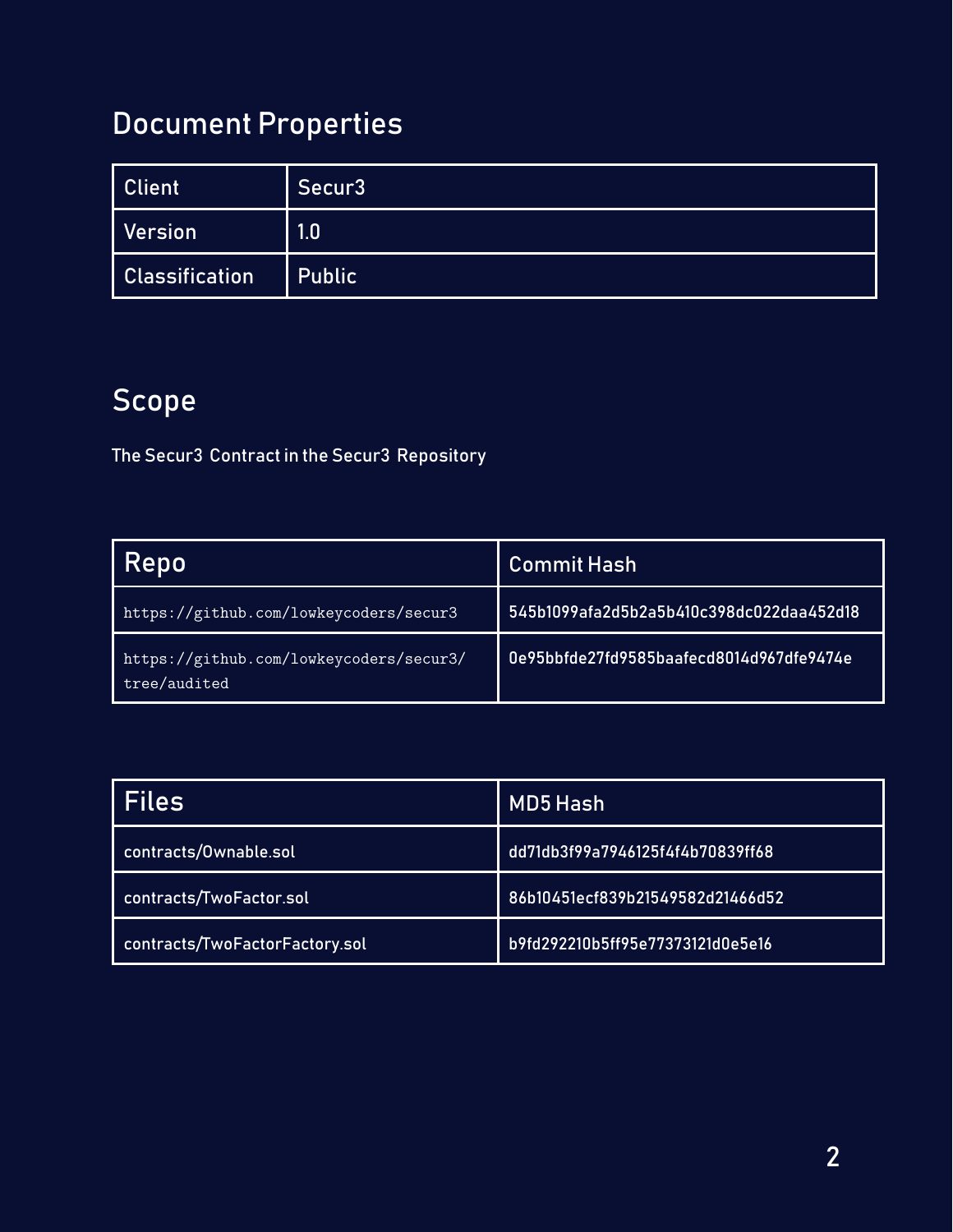# **Contacts**

| <b>COMPANY</b>    | LEMAIL                 |
|-------------------|------------------------|
| <b>ShellBoxes</b> | contact@shellboxes.com |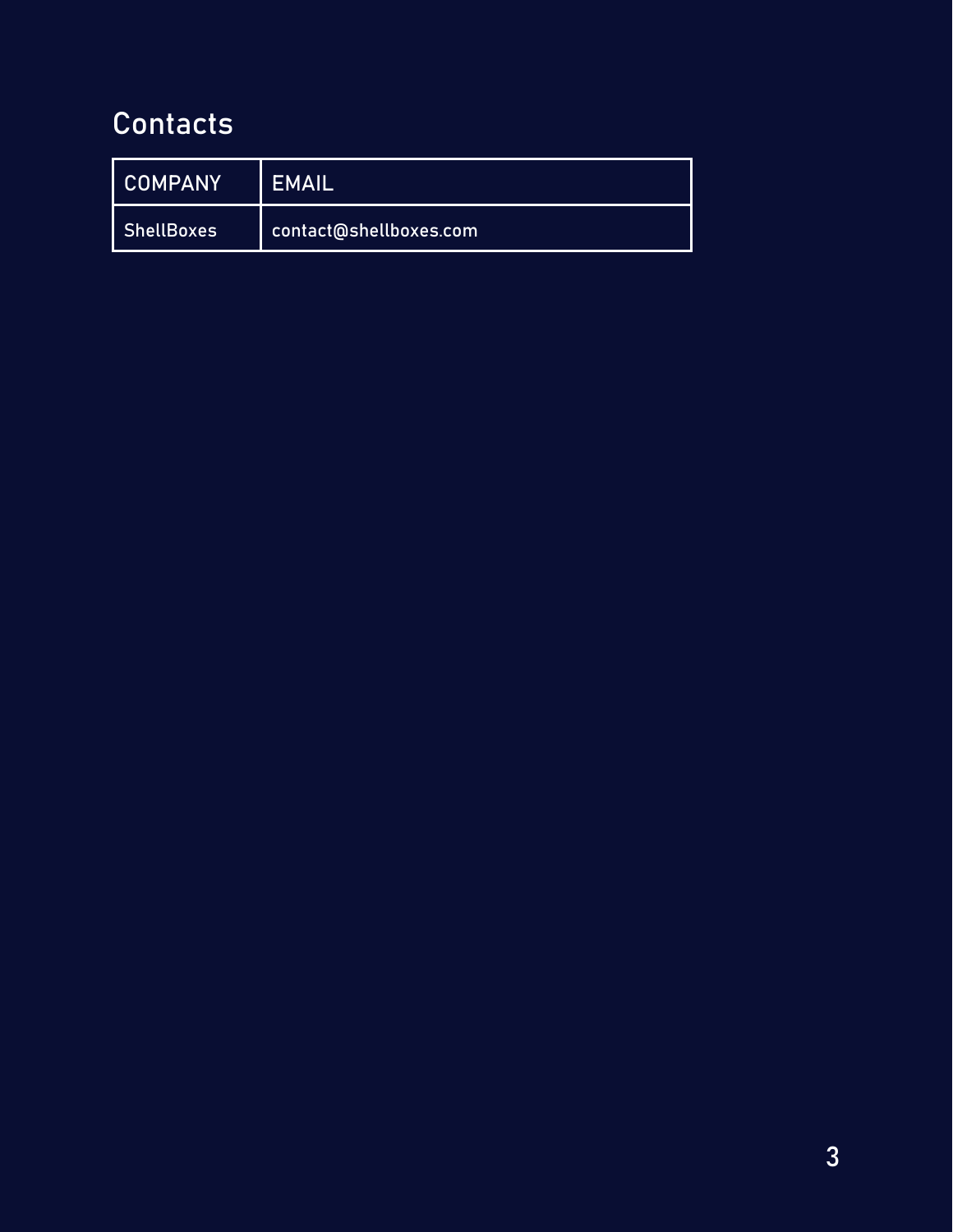# Contents

| 1               | Introduction                     |                          |                                                                                                                    | 5                |
|-----------------|----------------------------------|--------------------------|--------------------------------------------------------------------------------------------------------------------|------------------|
|                 | 1.1                              |                          |                                                                                                                    | 5                |
|                 | 1.2                              |                          | Approach & Methodology research and contained a series and contained a series and contained a series and a ser     | 5                |
|                 |                                  | 1.2.1                    | Risk Methodology research research research research research Risk Methodology research research research research | $\boldsymbol{6}$ |
| 2 <sup>1</sup>  |                                  | <b>Findings Overview</b> |                                                                                                                    | 7                |
|                 | 2.1                              |                          |                                                                                                                    | 7                |
|                 | 2.2                              |                          |                                                                                                                    | 7                |
| $\overline{3}$  | <b>Finding Details</b>           |                          |                                                                                                                    |                  |
|                 | A                                |                          |                                                                                                                    | 8                |
|                 |                                  | A.1                      | Possible Front-Run On The Withdraw Process if private keys have                                                    |                  |
|                 |                                  |                          |                                                                                                                    | 8                |
|                 |                                  | A.2                      | Missing Transfer Verification [MEDIUM]                                                                             | 9                |
|                 |                                  | A.3                      |                                                                                                                    | 11               |
|                 | B                                |                          |                                                                                                                    | 11               |
|                 |                                  | B.1                      |                                                                                                                    | 11               |
|                 |                                  | B.2                      |                                                                                                                    | 12               |
| 4               | <b>Best Practices</b>            |                          |                                                                                                                    | 14               |
|                 |                                  |                          |                                                                                                                    | 14               |
| $5\phantom{.0}$ | <b>Static Analysis (Slither)</b> |                          |                                                                                                                    | 15               |
| 6               |                                  | <b>Conclusion</b>        |                                                                                                                    | 23               |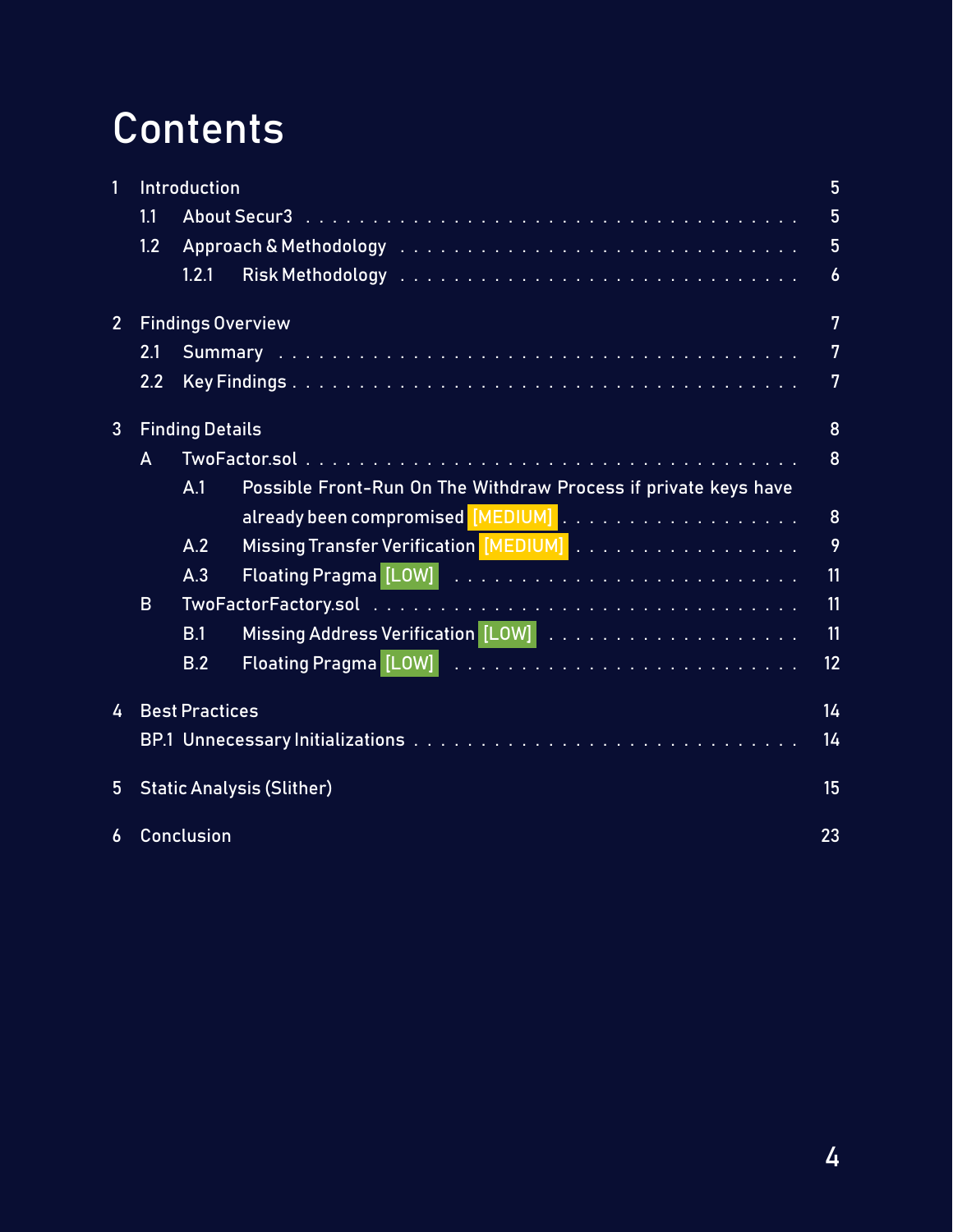# <span id="page-4-0"></span>1 Introduction

Secur3 engaged ShellBoxes to conduct a security assessment on the Secur3 beginning on May 26<sup>th</sup>, 2022 and ending May 30<sup>th</sup>, 2022. In this report, we detail our methodical approach to evaluate potential security issues associated with the implementation of smart contracts, by exposing possible semantic discrepancies between the smart contract code and design document, and by recommending additional ideas to optimize the existing code. Our findings indicate that the current version of smart contracts can still be enhanced further due to the presence of many security and performance concerns.

This document summarizes the findings of our audit.

### <span id="page-4-1"></span>1.1 About Secur3

Secur3 is the world's first decentralised 2FA solution for your self custody wallets. It provides an added authentication layer for the crypto & NFT assets.

| Issuer              | Secur3                         |
|---------------------|--------------------------------|
| Website             | www.secur3.xyz                 |
| Type                | <b>Solidity Smart Contract</b> |
| <b>Audit Method</b> | Whitebox                       |

### <span id="page-4-2"></span>1.2 Approach & Methodology

ShellBoxes used a combination of manual and automated security testing to achieve a balance between efficiency, timeliness, practicability, and correctness within the audit's scope. While manual testing is advised for identifying problems in logic, procedure, and implementation, automated testing techniques help to expand the coverage of smart contracts and can quickly detect code that does not comply with security best practices.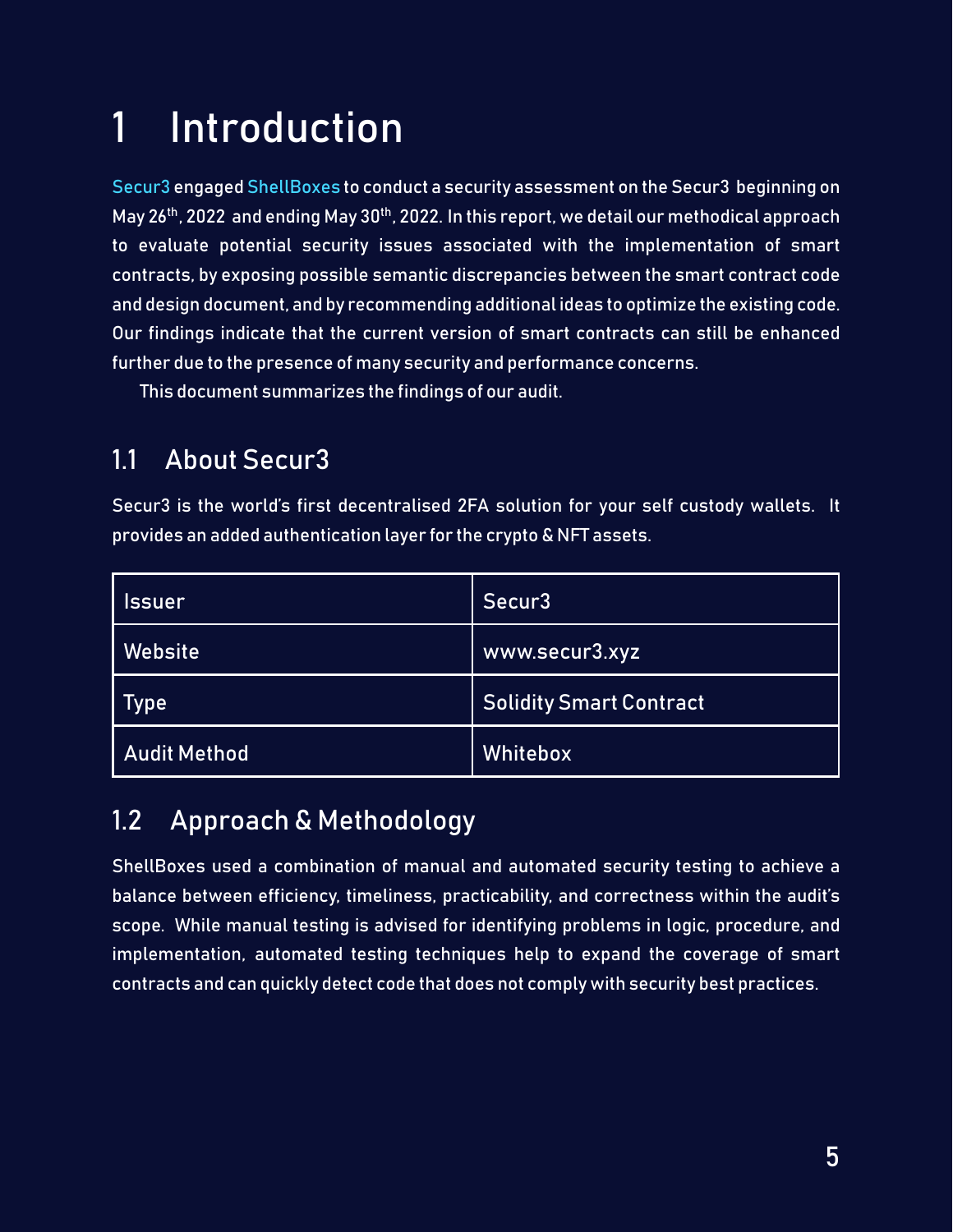#### <span id="page-5-0"></span>1.2.1 Risk Methodology

Vulnerabilities or bugs identified by ShellBoxes are ranked using a risk assessment technique that considers both the LIKELIHOOD and IMPACT of a security incident. This framework is effective at conveying the features and consequences of technological vulnerabilities.

Its quantitative paradigm enables repeatable and precise measurement, while also revealing the underlying susceptibility characteristics that were used to calculate the Risk scores. A risk level will be assigned to each vulnerability on a scale of 5 to 1, with 5 indicating the greatest possibility or impact.

- − Likelihood quantifies the probability of a certain vulnerability being discovered and exploited in the untamed.
- − Impact quantifies the technical and economic costs of a successful attack.
- − Severity indicates the risk's overall criticality.

Probability and impact are classified into three categories: H, M, and L, which correspond to high, medium, and low, respectively. Severity is determined by probability and impact and is categorized into four levels, namely Critical, High, Medium, and Low.

| $\overline{a}$<br><b>B</b><br>$\overline{\epsilon}$ | <b>High</b>   | <b>Critical</b> | <b>High</b>   | Medium |
|-----------------------------------------------------|---------------|-----------------|---------------|--------|
|                                                     | Medium<br>Low | <b>High</b>     | <b>Medium</b> | Low    |
|                                                     |               | <b>Medium</b>   | Low           | Low    |
|                                                     |               | <b>High</b>     | <b>Medium</b> | Low    |

Likelihood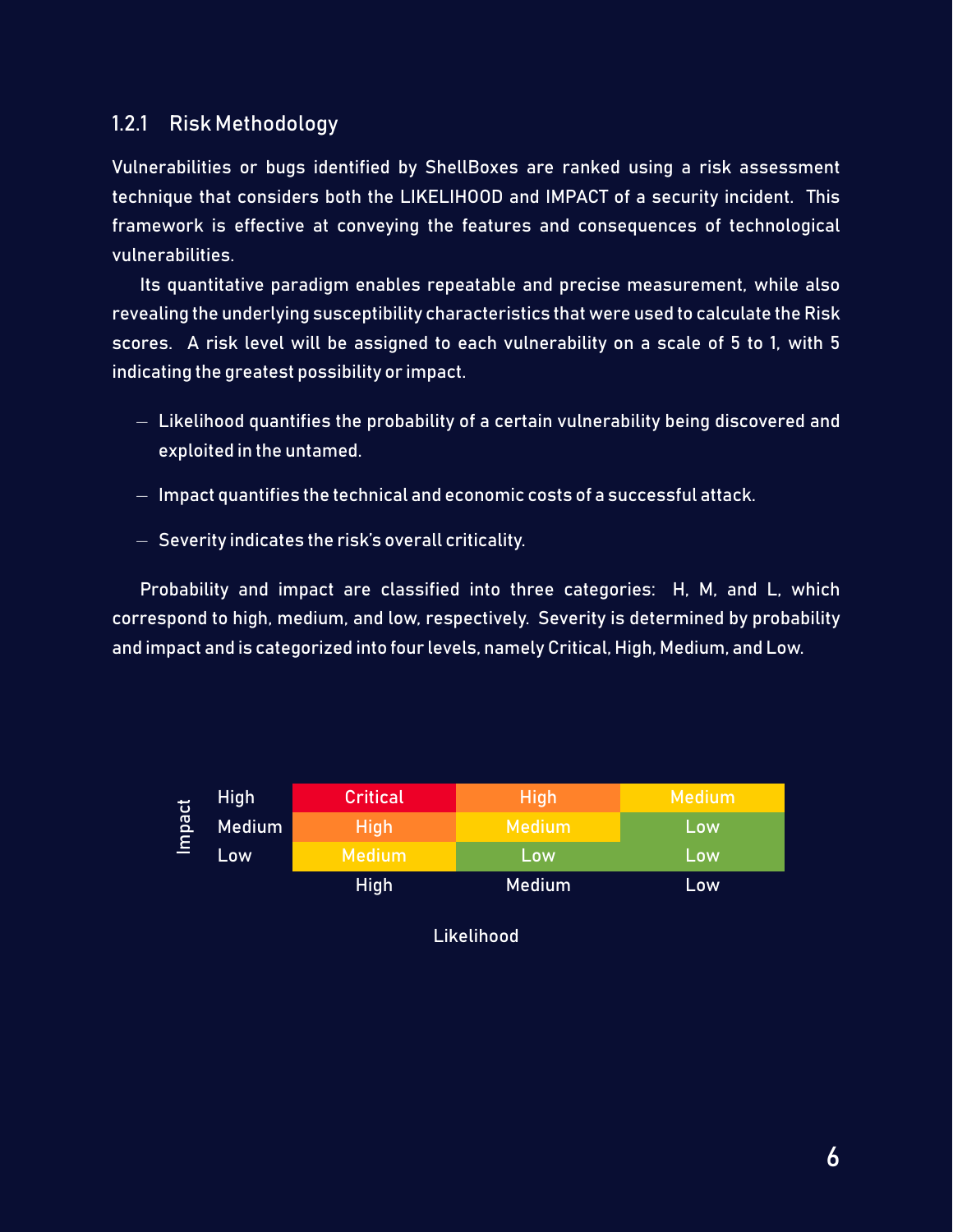# <span id="page-6-0"></span>2 Findings Overview

### <span id="page-6-1"></span>2.1 Summary

The following is a synopsis of our conclusions from our analysis of the Secur3 implementation. During the first part of our audit, we examine the smart contract source code and run the codebase via a static code analyzer. The objective here is to find known coding problems statically and then manually check (reject or confirm) issues highlighted by the tool. Additionally, we check business logics, system processes, and DeFi-related components manually to identify potential hazards and/or defects.

### <span id="page-6-2"></span>2.2 Key Findings

In general, these smart contracts are well-designed and constructed, but their implementation might be improved by addressing the discovered flaws, which include , 2 medium-severity, 3 low-severity vulnerabilities.

| <b>Vulnerabilities</b>                                     |               | Status           |
|------------------------------------------------------------|---------------|------------------|
| Possible Front-Run On The Withdraw Process if private keys | <b>MEDIUM</b> | <b>Mitigated</b> |
| have already been compromised                              |               |                  |
| <b>Missing Transfer Verification</b>                       |               | <b>Fixed</b>     |
| <b>Floating Pragma</b>                                     |               | <b>Fixed</b>     |
| <b>Missing Address Verification</b>                        | <b>LOW</b>    | <b>Fixed</b>     |
| <b>Floating Pragma</b>                                     | LOW           | <b>Fixed</b>     |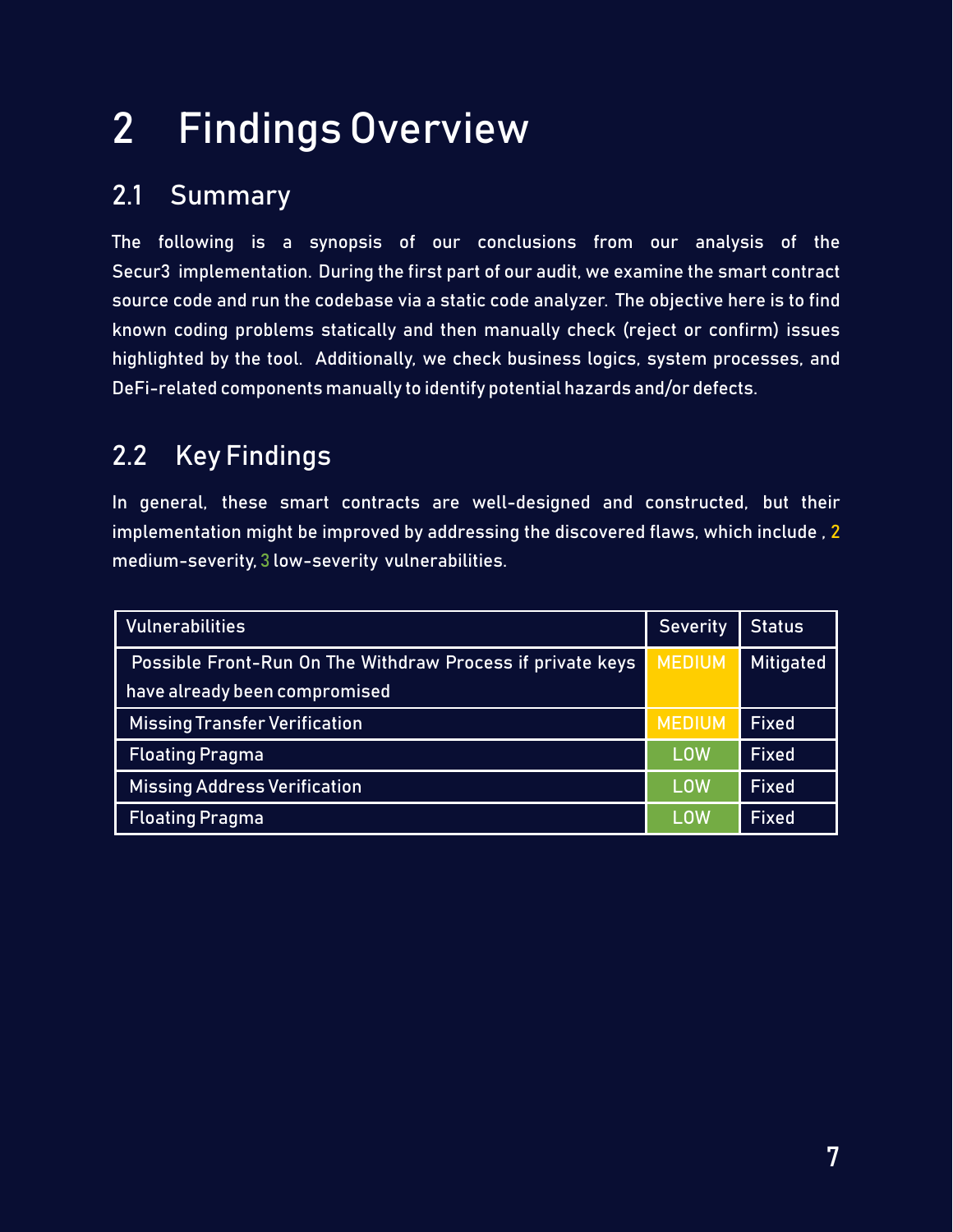# <span id="page-7-0"></span>3 Finding Details

# <span id="page-7-1"></span>A TwoFactor.sol

<span id="page-7-2"></span>A.1 Possible Front-Run On The Withdraw Process if private keys have already been compromised [MEDIUM]

#### <span id="page-7-3"></span>Description:

The contract provides a vault to the users where they can send and withdraw assets from it using a One-Time Password. However, this mechanism does not provide an extra layer of security due to the transparency of the blockchain, anyone can front-run the transaction and extract the password before it gets changed.

#### Code:

```
Listing 1: TwoFactor.sol
97 modifier passwordMatchAndNewUpdated(
98 string memory _oldSignedPassword,
99 bytes32 _newEncryptedPassword
100 ) {
101 //TODO: string _oldPassword = "Fetch from signed of only owner";
102 bytes32 _passwordSent = keccak256(abi.encodePacked(_oldSignedPassword));
103 require(
104 passwordSent != newEncryptedPassword,
105 "New password should be different"
106 );
107 require( passwordSent == encryptedPassword, "Passwords don't match");
108 \qquad \qquad \_ \;109 }
```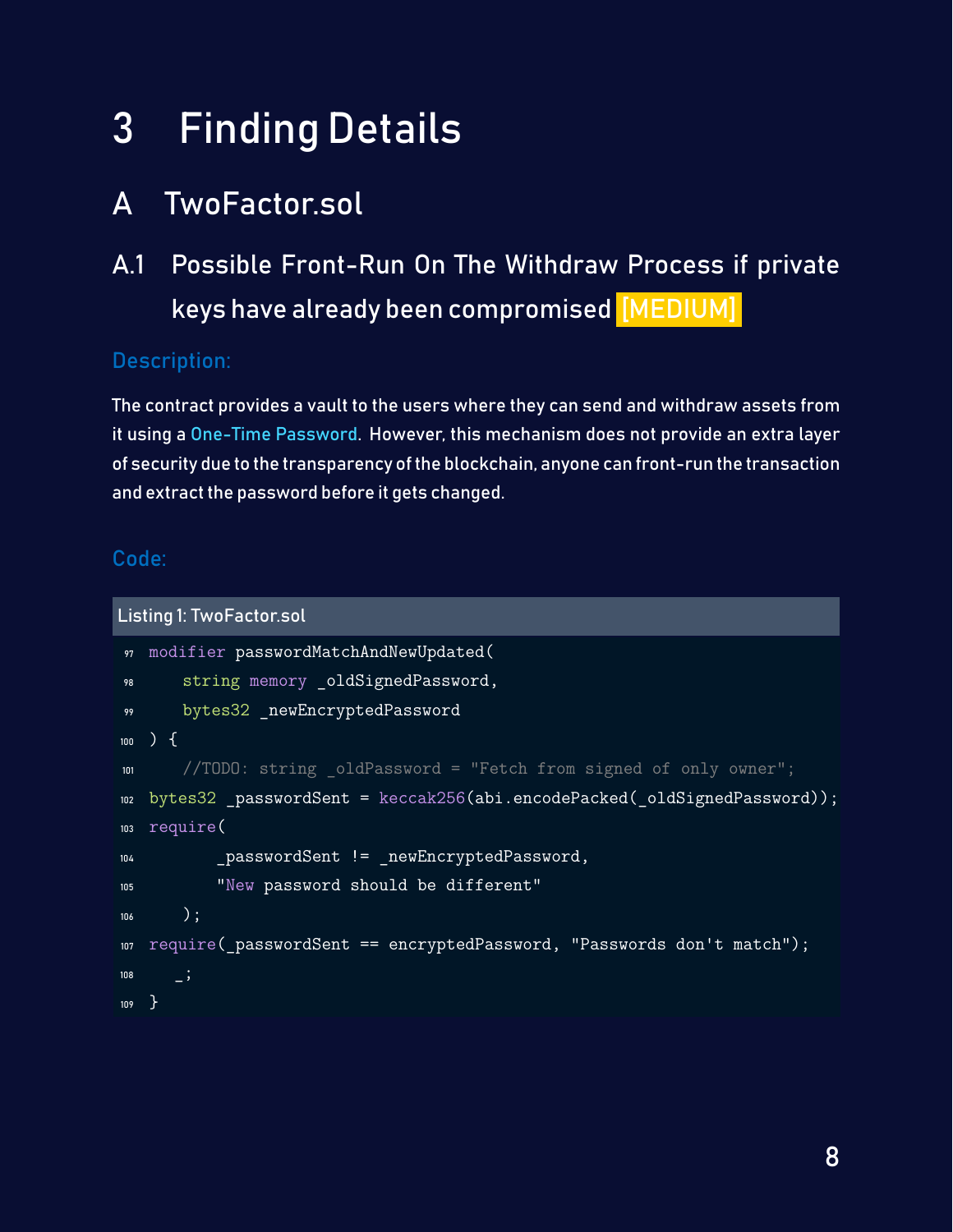#### Risk Level:

Likelihood – 4 Impact - 2

#### Recommendation:

Consider removing the One-Time Password implementation, as it does not provide any additional value to the contract.

#### <span id="page-8-1"></span>Status - Mitigated

The Secur3 team has mitigated the risk by adding methods that allow the user to transfer his assets to a backup wallet in case the user forgot his password.

### <span id="page-8-0"></span>A.2 Missing Transfer Verification [MEDIUM]

#### <span id="page-8-2"></span>Description:

The ERC20 standard token implementation functions return the transaction status as a Boolean. It is a good practice to check for the return status of the function call to ensure that the transaction was successful. It is the developer's responsibility to enclose these function calls with require() to ensure that when the intended ERC20 function call returns false, the caller transaction also fails. However, it is mostly missed by developers when they carry out checks in effect, the transaction would always succeed, even if the token transfer did not.

#### Code:

#### Listing 2: TwoFactor.sol

```
147 function _transferERC721FundsToAddress(
148 address toAddress,
149 address tokenAddress,
150 uint256 tokenId
151 ) private {
```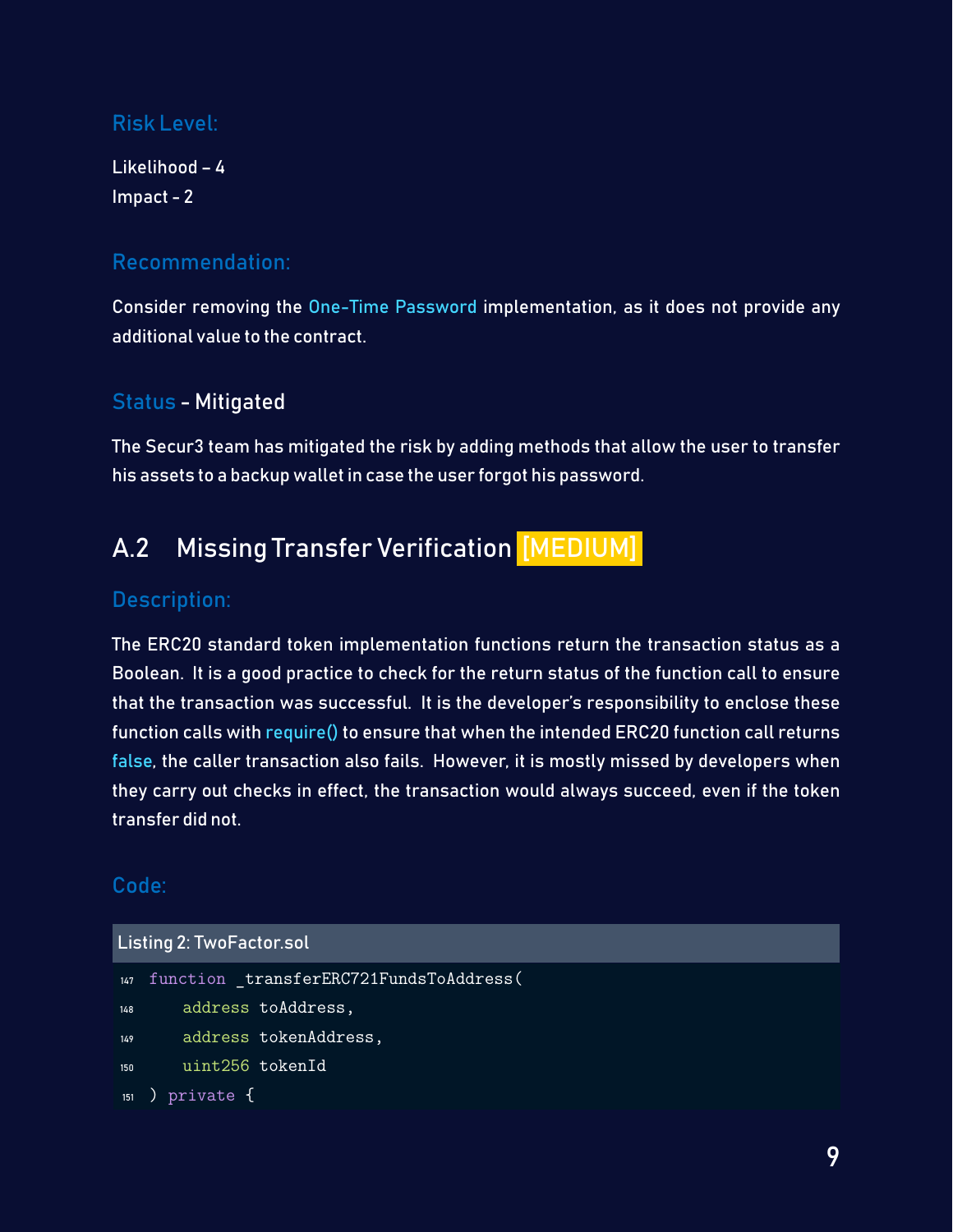<sup>152</sup> IERC721(tokenAddress).transferFrom(address(this), toAddress, tokenId); <sup>153</sup> }

#### Listing 3: TwoFactor.sol

```
175 function _transferERC20FundsToAddress(
176 address toAddress,
177 address[] memory tokenAddressList
178 ) private {
179 require(tokenAddressList.length != 0, "Assets list cannot be empty");
180 for (uint256 i = 0; i < tokenAddressList.length; i++) {
181 uint256 balance = IERC20(tokenAddressList[i]).balanceOf(
182 address(this)
\frac{183}{183} );
184 if (balance > 0) {
185 IERC20(tokenAddressList[i]).transfer(toAddress, balance);
186 }
187 }
188 }
```
#### Recommendation:

It is recommended to use the safeTransfer function from the safeERC20 implementation or put the transfer call inside an assert or require to verify that the transfer has passed successfully.

#### <span id="page-9-0"></span>Status - Fixed

The Secur3 team has fixed the issue by using the safeTransfer function from the safeERC20 implementation.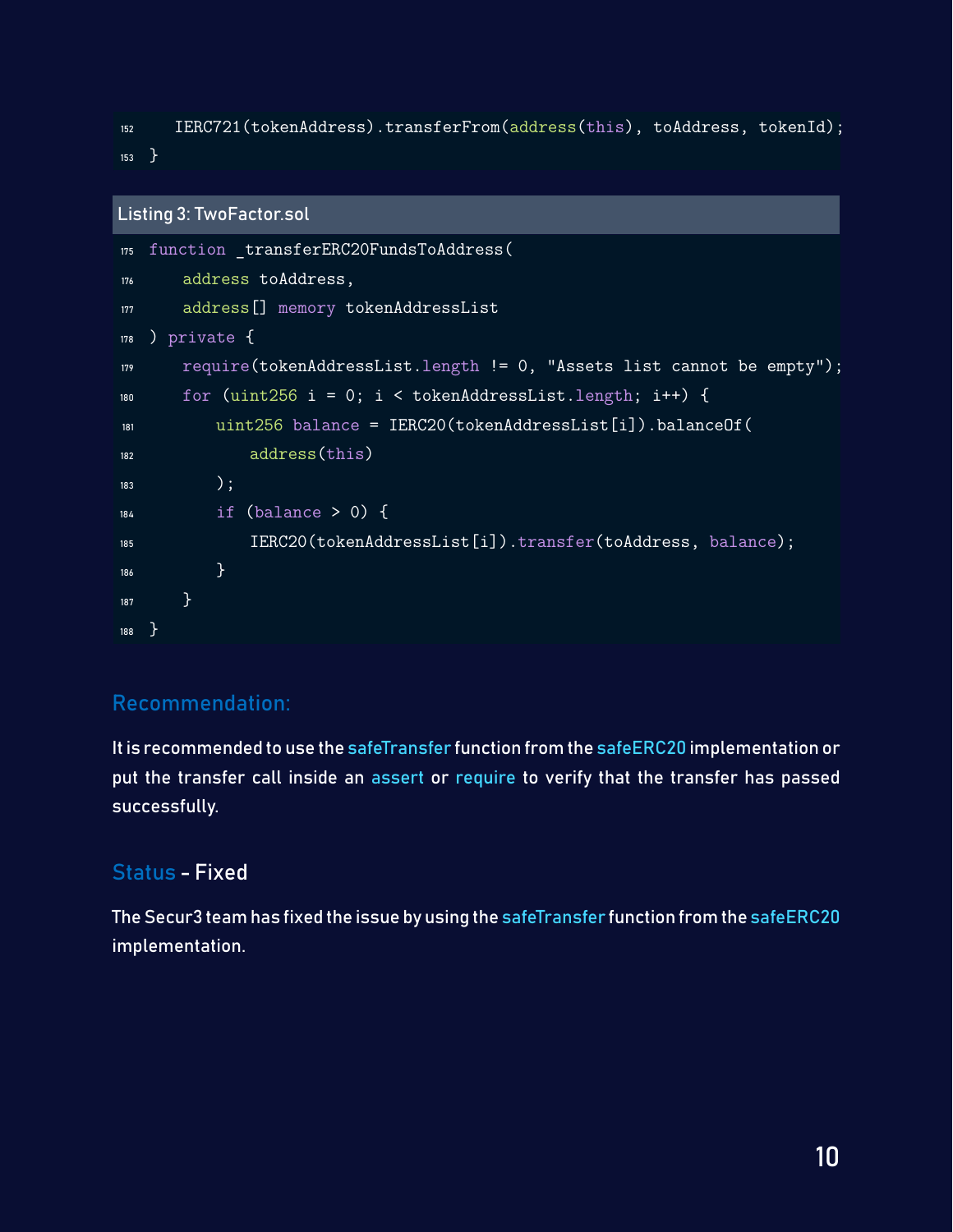# <span id="page-10-0"></span>A.3 Floating Pragma [LOW]

#### <span id="page-10-3"></span>Description:

The contract makes use of the floating-point pragma 0.8.0. Contracts should be deployed using the same compiler version. Locking the pragma helps ensure that contracts are not unintentionally deployed using another pragma, such as an obsolete version, that may introduce issues in the contract system.

#### Code:

Listing 4: TwoFactor.sol

- <sup>1</sup> // SPDX-License-Identifier: MIT
- <sup>2</sup> pragma solidity ^0.8.0;

#### Recommendation:

Consider locking the pragma version. It is advised that the floating pragma should not be used in production. Both truffle-config.js and hardhat.config.js support locking the pragma version.

#### <span id="page-10-4"></span>Status - Fixed

The Secur3 team has fixed the issue by locking the pragma version to 0.8.7.

### <span id="page-10-1"></span>B TwoFactorFactory.sol

### <span id="page-10-2"></span>**B.1** Missing Address Verification [LOW]

#### <span id="page-10-5"></span>Description:

Certain functions lack a safety check in the address, the address-type argument should include a zero-address test, otherwise, some of the contract's functionality may become inaccessible. The  $f$ irstChildAddress argument should be verified to be different from the address(0).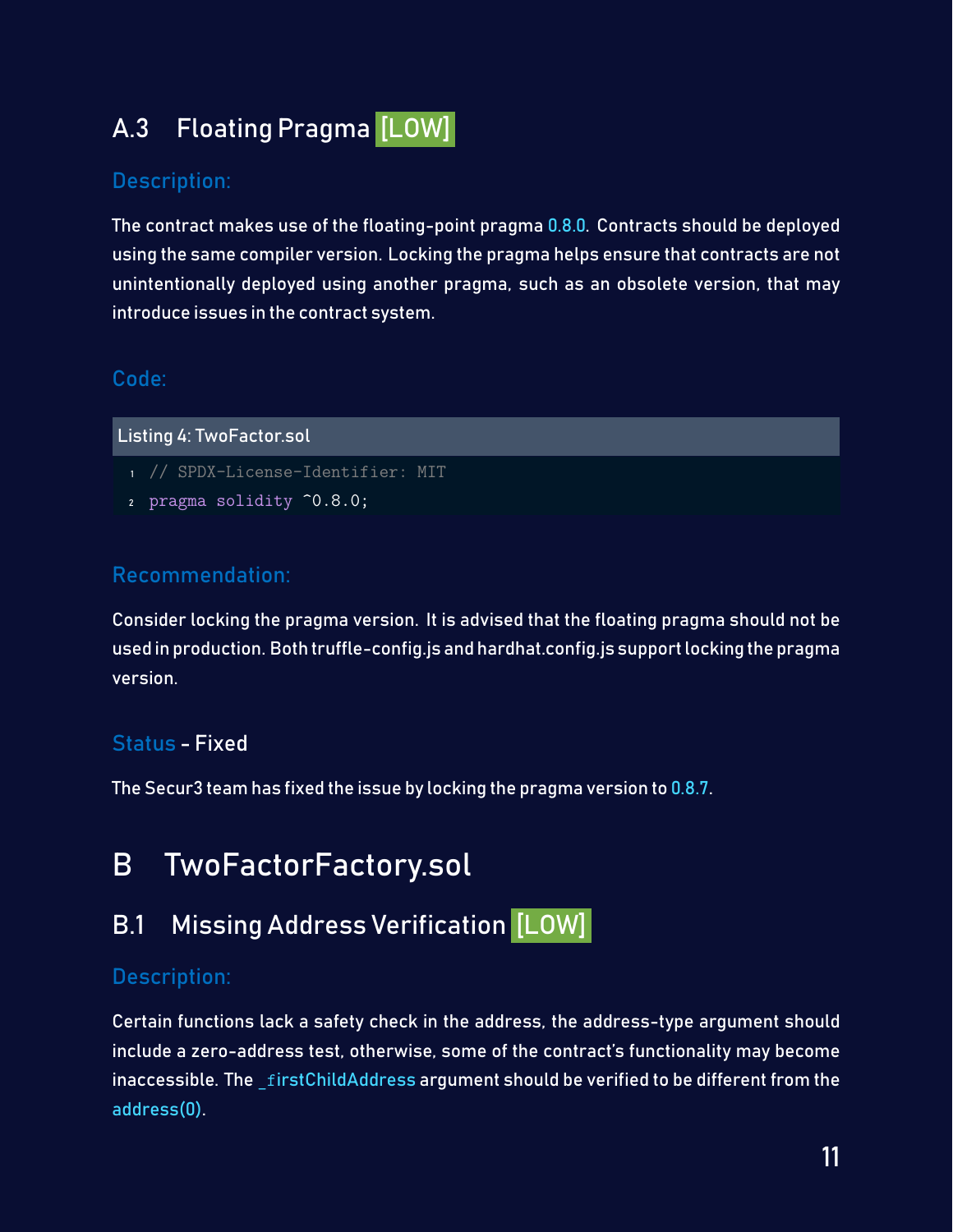#### Code:

```
Listing 5: TwoFactorFactory.sol
60 constructor(address _firstChildAddress) {
61 firstChildAddress = firstChildAddress;
62 }
```
#### Recommendation:

It is recommended to verify that the addresses provided in the arguments are different from the address(0).

#### <span id="page-11-1"></span>Status - Fixed

TheSecur3 team has fixed theissue by adding a require statement tomake sure the address provided in the argument is different from the address(0).

## <span id="page-11-0"></span>B.2 Floating Pragma [LOW]

#### <span id="page-11-2"></span>Description:

The contract makes use of the floating-point pragma 0.8.0. Contracts should be deployed using the same compiler version. Locking the pragma helps ensure that contracts are not unintentionally deployed using another pragma, such as an obsolete version, that may introduce issues in the contract system.

#### Code:

#### Listing 6: TwoFactorFactory.sol

- <sup>1</sup> // SPDX-License-Identifier: MIT
- <sup>2</sup> pragma solidity ^0.8.0;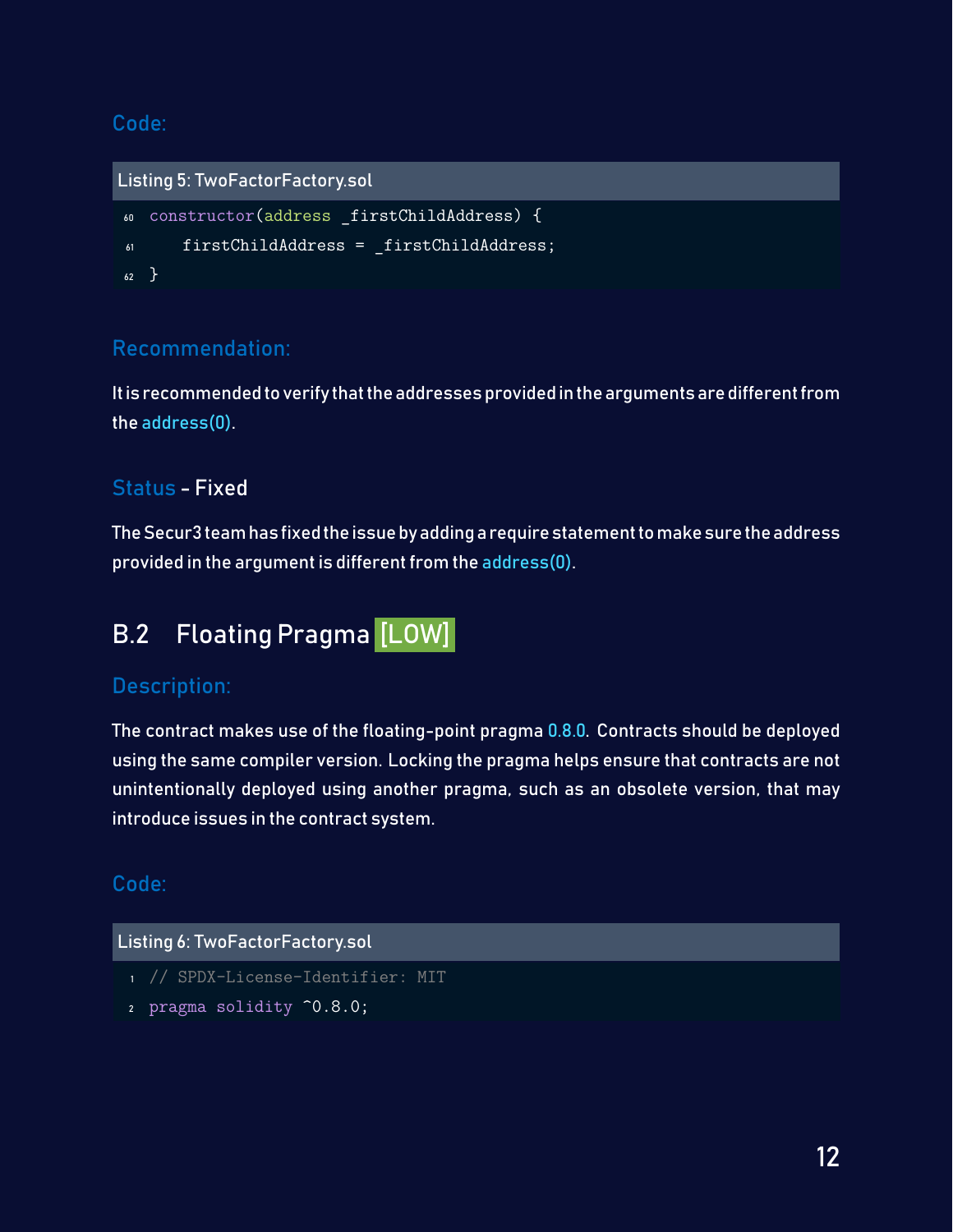#### Recommendation:

Consider locking the pragma version. It is advised that the floating pragma should not be used in production. Both truffle-config.js and hardhat.config.js support locking the pragma version.

#### <span id="page-12-0"></span>Status - Fixed

The Secur3 team has fixed the issue by locking the pragma version to 0.8.7.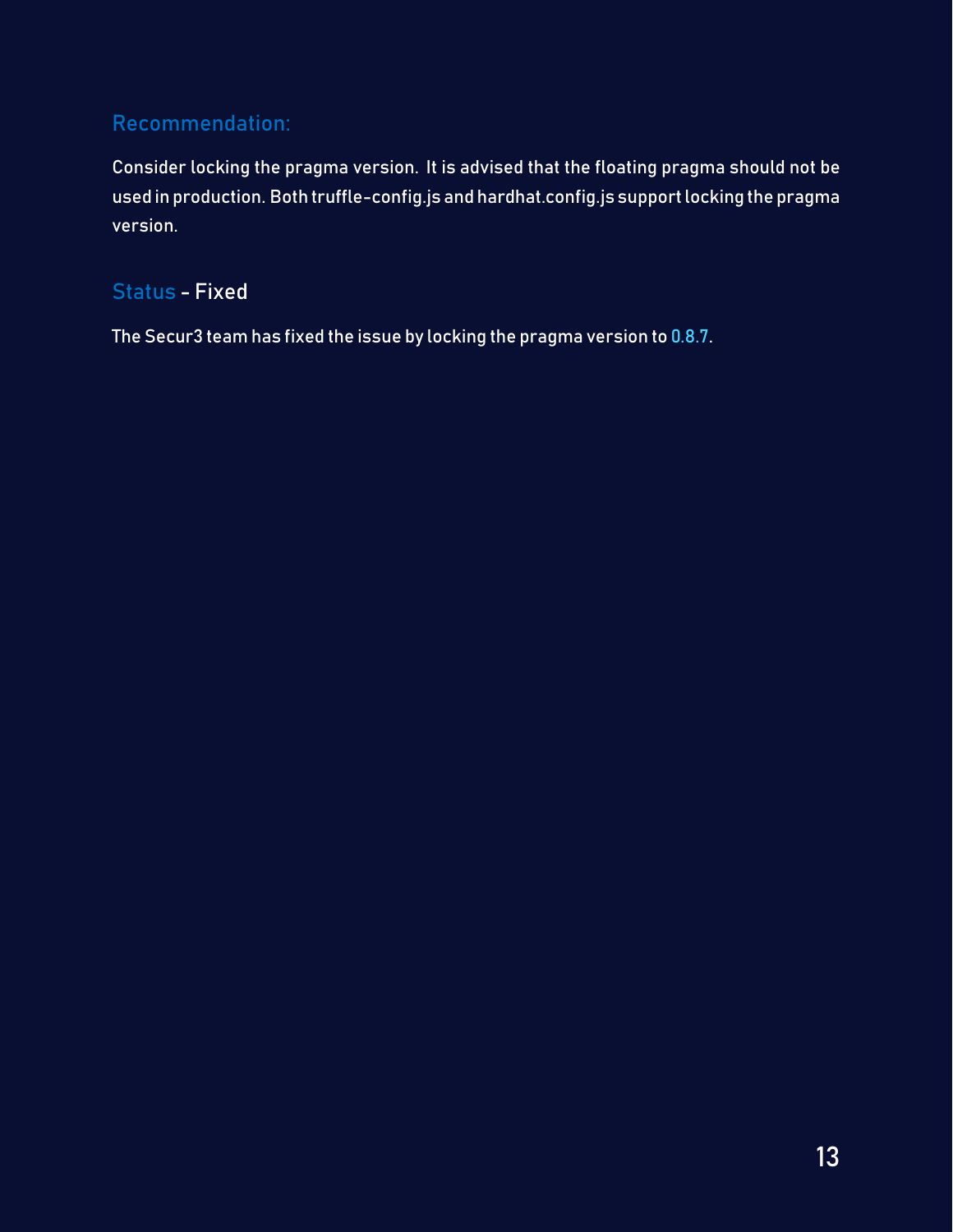# <span id="page-13-0"></span>4 Best Practices

# <span id="page-13-1"></span>BP.1 Unnecessary Initializations

#### Description:

When a variable is declared in solidity, it gets initialized with its type's default value. Thus, there is no need to initialize a variable with the default value.

#### Code:

Listing 7: TwoFactor.sol

<sup>15</sup> bool private isInitialized = false;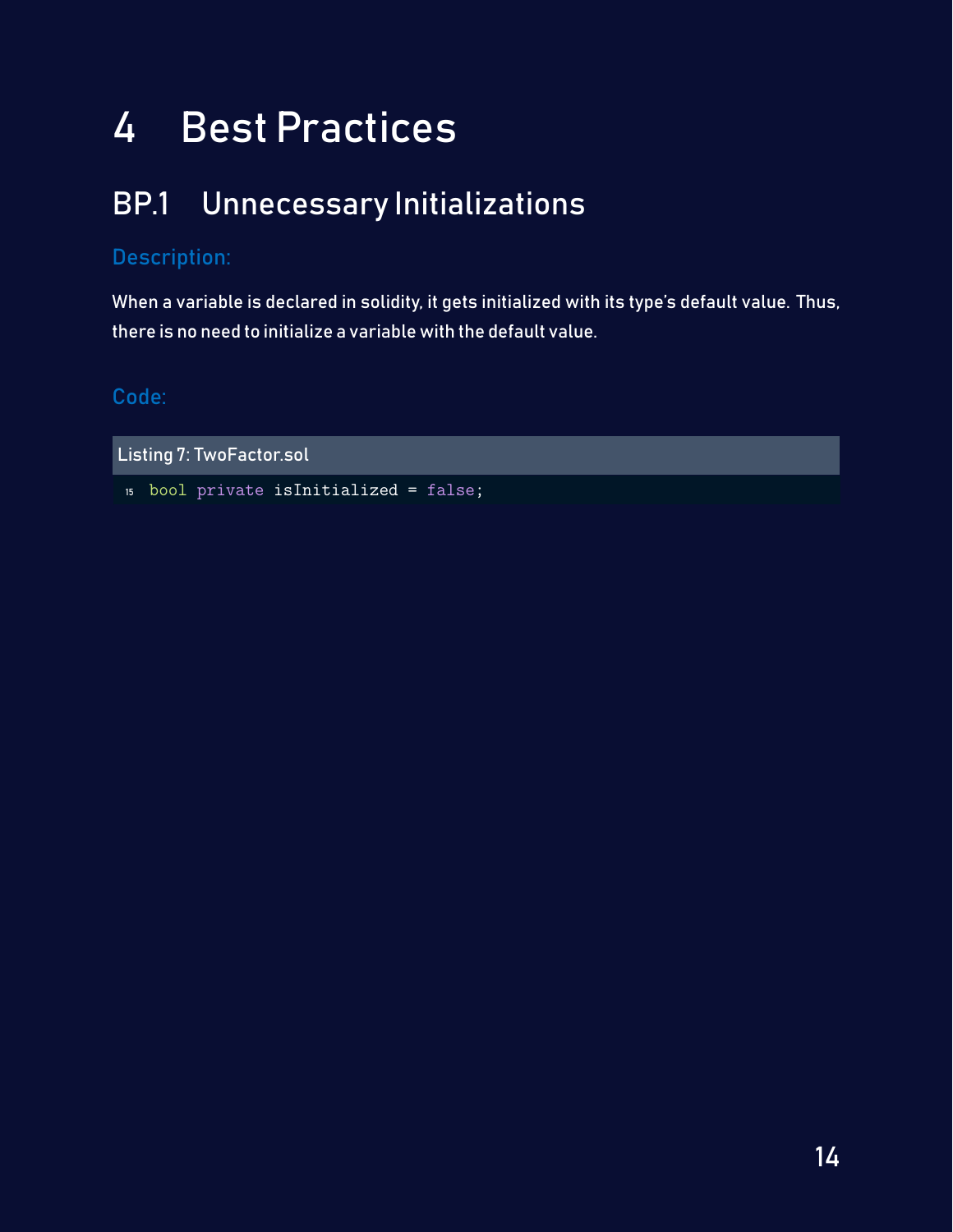# <span id="page-14-0"></span>5 Static Analysis (Slither)

#### Description:

ShellBoxes expanded the coverage of the specific contract areas using automated testing methodologies. Slither, a Solidity static analysis framework, was one of the tools used. Slither was run on all-scoped contracts in both text and binary formats. This tool can be used to test mathematical relationships between Solidity instances statically and variables that allow for the detection of errors or inconsistent usage of the contracts' APIs throughout the entire codebase.

#### Results:

TwoFactor.\_transferNativeFundsToAddress(address) (TwoFactor.sol#190-195) se nds eth to arbitrary user

Dangerous calls:

- toAddress.transfer(balance) (TwoFactor.sol#193)

Reference: https://github.com/crytic/slither/wiki/Detector-Documentation#fu nctions-that-send-ether-to-arbitrary-destinations

TwoFactor. transferERC20FundsToAddress(address,address[]) (TwoFactor.sol#17 5-188) ignores return value by IERC20(tokenAddressList[i]).transfer(toAddre ss,balance) (TwoFactor.sol#185)

Reference: https://github.com/crytic/slither/wiki/Detector-Documentation#un checked-transfer

```
TwoFactor._transferERC20FundsToAddress(address,address[]) (TwoFactor.sol#17
5-188) has external calls inside a loop: balance = IERC20(tokenAddressList[
i]).balanceOf(address(this)) (TwoFactor.sol#181-183)
```
TwoFactor.\_transferERC20FundsToAddress(address,address[]) (TwoFactor.sol#17 5-188) has external calls inside a loop: IERC20(tokenAddressList[i]).transf er(toAddress,balance) (TwoFactor.sol#185)

Reference: https://github.com/crytic/slither/wiki/Detector-Documentation/#c alls-inside-a-loop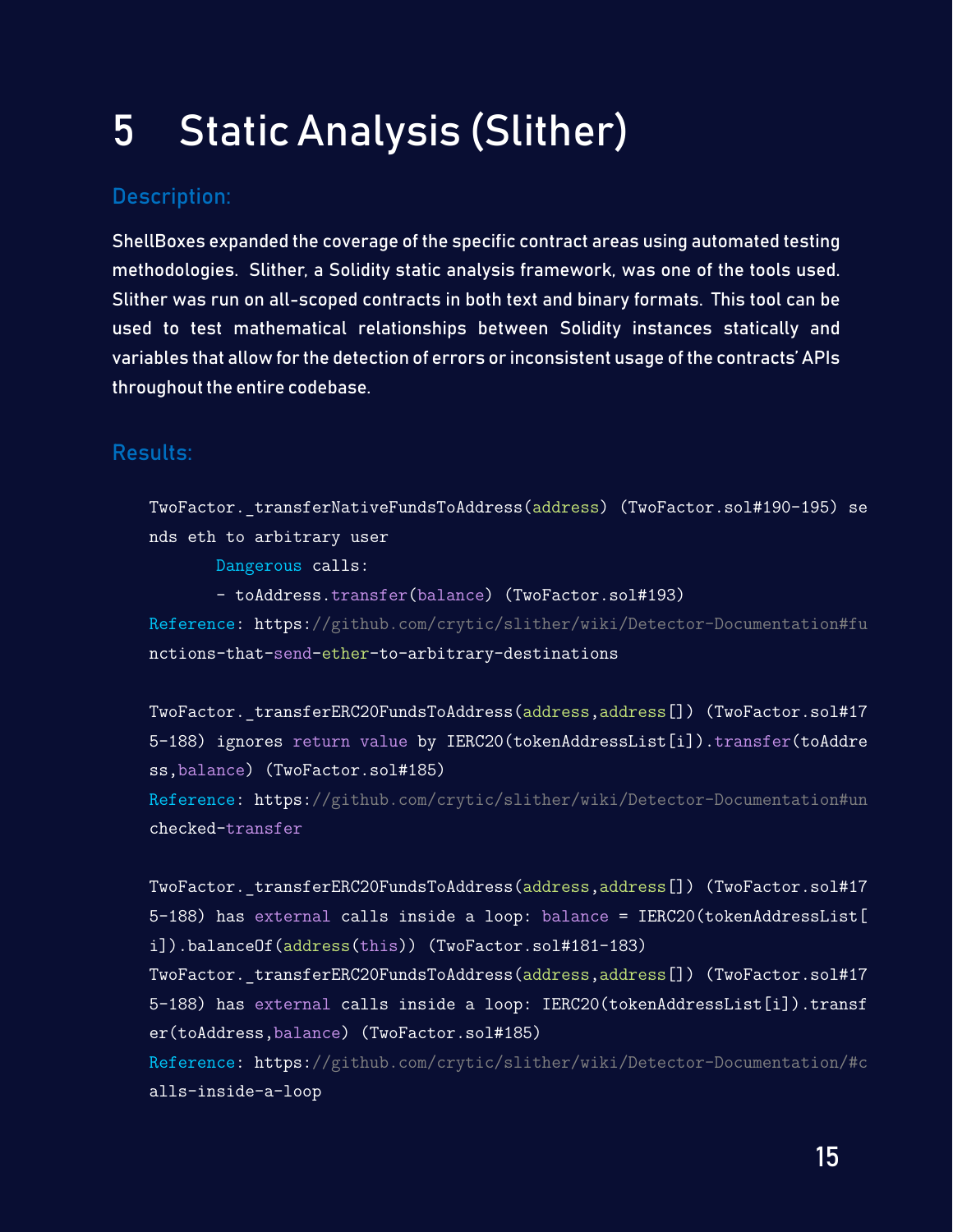TwoFactor.init(address,bytes32) (TwoFactor.sol#17-22) compares to a boolean constant:

-require(bool,string)(isInitialized == false,Contract already initi alized) (TwoFactor.sol#18)

Reference: https://github.com/crytic/slither/wiki/Detector-Documentation#bo olean-equality

Context.\_msgData() (../../openzeppelin-contracts/contracts/utils/Context.so l#20-22) is never used and should be removed

Reference: https://github.com/crytic/slither/wiki/Detector-Documentation#de ad-code

Pragma version<sup>o.8.0</sup> (Ownable.sol#2) necessitates a version too recent to b e trusted. Consider deploying with 0.6.12/0.7.6

Pragma version<sup>o.8.0</sup> (TwoFactor.sol#2) necessitates a version too recent to be trusted. Consider deploying with 0.6.12/0.7.6

Pragma version<sup>o</sup>0.8.0 (../../openzeppelin-contracts/contracts/token/ERC1155/ IERC1155.sol#3) necessitates a version too recent to be trusted. Consider d eploying with 0.6.12/0.7.6

Pragma version<sup>o</sup>0.8.0 (../../openzeppelin-contracts/contracts/token/ERC1155/ IERC1155Receiver.sol#3) necessitates a version too recent to be trusted. Co nsider deploying with 0.6.12/0.7.6

Pragma version<sup>o</sup>0.8.0 (../../openzeppelin-contracts/contracts/token/ERC1155/ utils/ERC1155Holder.sol#3) necessitates a version too recent to be trusted. Consider deploying with 0.6.12/0.7.6

Pragma version<sup>o.8.0</sup> (../../openzeppelin-contracts/contracts/token/ERC1155/ utils/ERC1155Receiver.sol#3) necessitates a version too recent to be truste d. Consider deploying with 0.6.12/0.7.6

Pragma version<sup>o.8.0</sup> (../../openzeppelin-contracts/contracts/token/ERC20/IE RC20.sol#3) necessitates a version too recent to be trusted. Consider deplo ying with 0.6.12/0.7.6

Pragma version<sup>o.8.0</sup> (../../openzeppelin-contracts/contracts/token/ERC721/I ERC721.sol#3) necessitates a version too recent to be trusted. Consider dep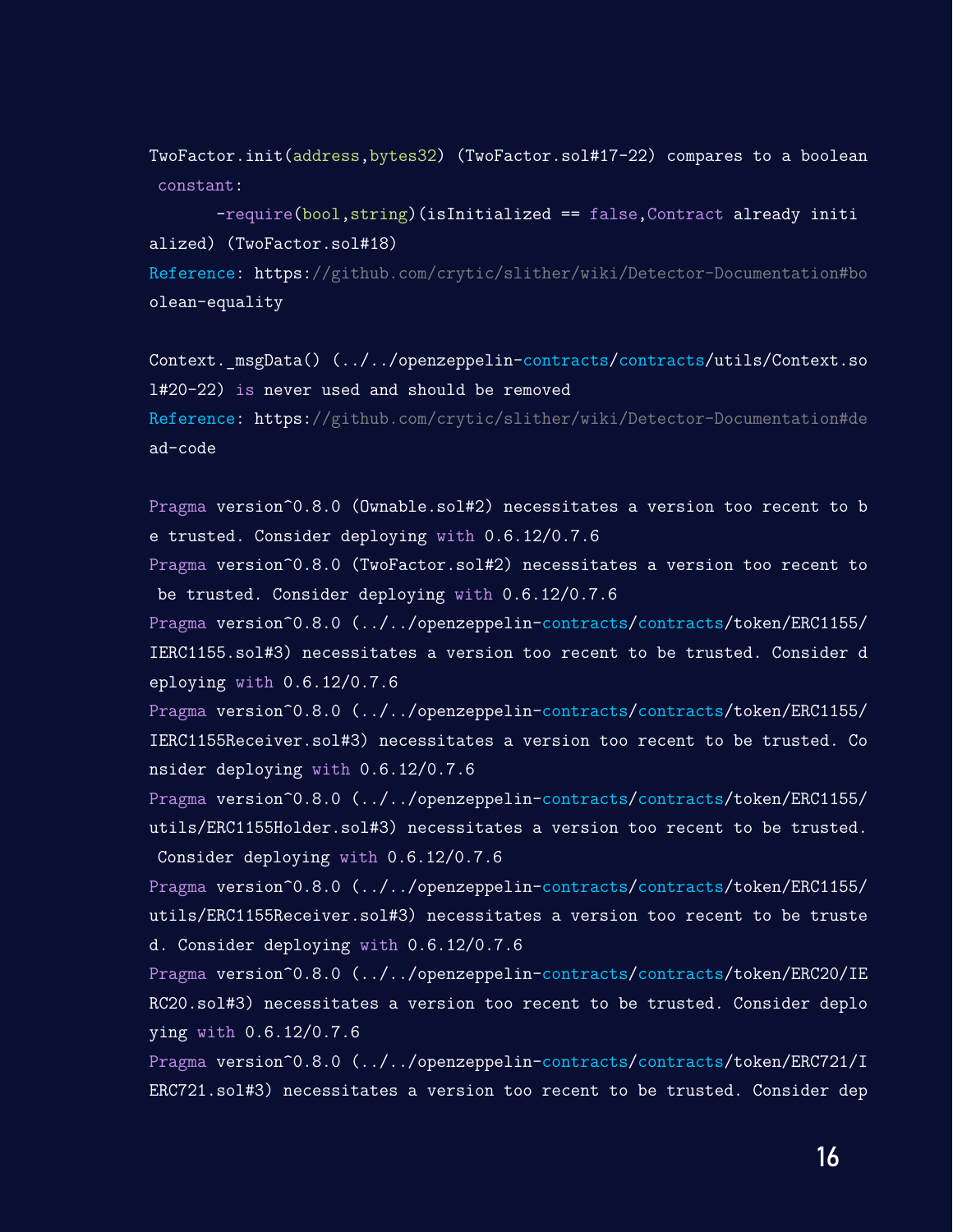loying with 0.6.12/0.7.6

Pragma version<sup>o.8.0</sup> (../../openzeppelin-contracts/contracts/token/ERC721/I ERC721Receiver.sol#3) necessitates a version too recent to be trusted. Cons ider deploying with 0.6.12/0.7.6

Pragma version<sup>o.8.0</sup> (../../openzeppelin-contracts/contracts/token/ERC721/u tils/ERC721Holder.sol#3) necessitates a version too recent to be trusted. C onsider deploying with 0.6.12/0.7.6

Pragma version^0.8.0 (../../openzeppelin-contracts/contracts/utils/Context. sol#3) necessitates a version too recent to be trusted. Consider deploying with 0.6.12/0.7.6

Pragma version<sup>o</sup>0.8.0 (../../openzeppelin-contracts/contracts/utils/introspe ction/ERC165.sol#3) necessitates a version too recent to be trusted. Consid er deploying with 0.6.12/0.7.6

Pragma version^0.8.0 (../../openzeppelin-contracts/contracts/utils/introspe ction/IERC165.sol#3) necessitates a version too recent to be trusted. Consi der deploying with 0.6.12/0.7.6

solc-0.8.6 is not recommended for deployment

Reference: https://github.com/crytic/slither/wiki/Detector-Documentation#in correct-versions-of-solidity

Parameter TwoFactor.init(address,bytes32). sender (TwoFactor.sol#17) is not in mixedCase

Parameter TwoFactor.init(address,bytes32). encryptedPassword (TwoFactor.sol #17) is not in mixedCase

Parameter TwoFactor.transferERC20AssetsToWallet(string,bytes32,address[]). oldSignedPassword (TwoFactor.sol#28) is not in mixedCase

Parameter TwoFactor.transferERC20AssetsToWallet(string,bytes32,address[]). newEncryptedPassword (TwoFactor.sol#29) is not in mixedCase

Parameter TwoFactor.transferERC721AssetsToWallet(string,bytes32,address,uin t256).\_oldSignedPassword (TwoFactor.sol#42) is not in mixedCase

Parameter TwoFactor.transferERC721AssetsToWallet(string,bytes32,address,uin t256).\_newEncryptedPassword (TwoFactor.sol#43) is not in mixedCase

Parameter TwoFactor.transferERC1155AssetsToWallet(string,bytes32,address,ui nt256). oldSignedPassword (TwoFactor.sol#57) is not in mixedCase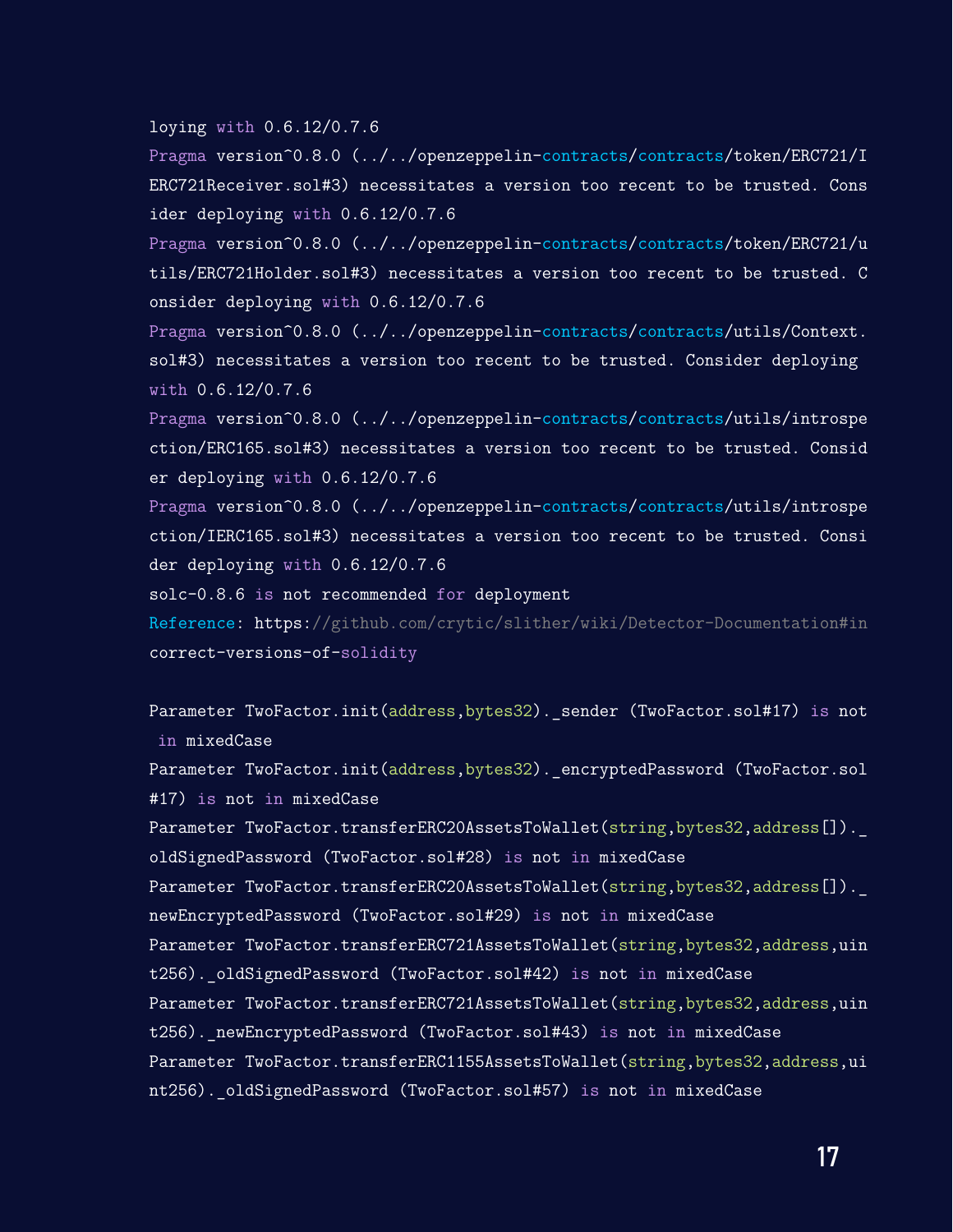Parameter TwoFactor.transferERC1155AssetsToWallet(string,bytes32,address,ui nt256). newEncryptedPassword (TwoFactor.sol#58) is not in mixedCase Parameter TwoFactor.transferNativeAssetToWallet(string,bytes32).\_oldSignedP assword (TwoFactor.sol#72) is not in mixedCase Parameter TwoFactor.transferNativeAssetToWallet(string,bytes32). newEncrypt edPassword (TwoFactor.sol#73) is not in mixedCase Parameter TwoFactor.updatePassword(string,bytes32). oldSignedPassword (TwoF actor.sol#86) is not in mixedCase Parameter TwoFactor.updatePassword(string,bytes32). newEncryptedPassword (T woFactor.sol#87) is not in mixedCase Variable TwoFactor.DAO\_MULTI\_SIG (TwoFactor.sol#14) is not in mixedCase Reference: https://github.com/crytic/slither/wiki/Detector-Documentation#co nformance-to-solidity-naming-conventions

TwoFactor.DAO\_MULTI\_SIG (TwoFactor.sol#14) is never used in TwoFactor (TwoF actor.sol#12-196) Reference: https://github.com/crytic/slither/wiki/Detector-Documentation#un used-state-variable

TwoFactor.DAO\_MULTI\_SIG (TwoFactor.sol#14) should be constant Reference: https://github.com/crytic/slither/wiki/Detector-Documentation#st ate-variables-that-could-be-declared-constant

onERC1155Received(address,address,uint256,uint256,bytes) should be declared external:

- ERC1155Holder.onERC1155Received(address,address,uint256,uint256,b ytes) (../../openzeppelin-contracts/contracts/token/ERC1155/utils/ERC1155Ho lder.sol#11-19)

onERC1155BatchReceived(address,address,uint256[],uint256[],bytes) should be declared external:

- ERC1155Holder.onERC1155BatchReceived(address,address,uint256[],ui nt256[],bytes) (../../openzeppelin-contracts/contracts/token/ERC1155/utils/ ERC1155Holder.sol#21-29)

onERC721Received(address,address,uint256,bytes) should be declared external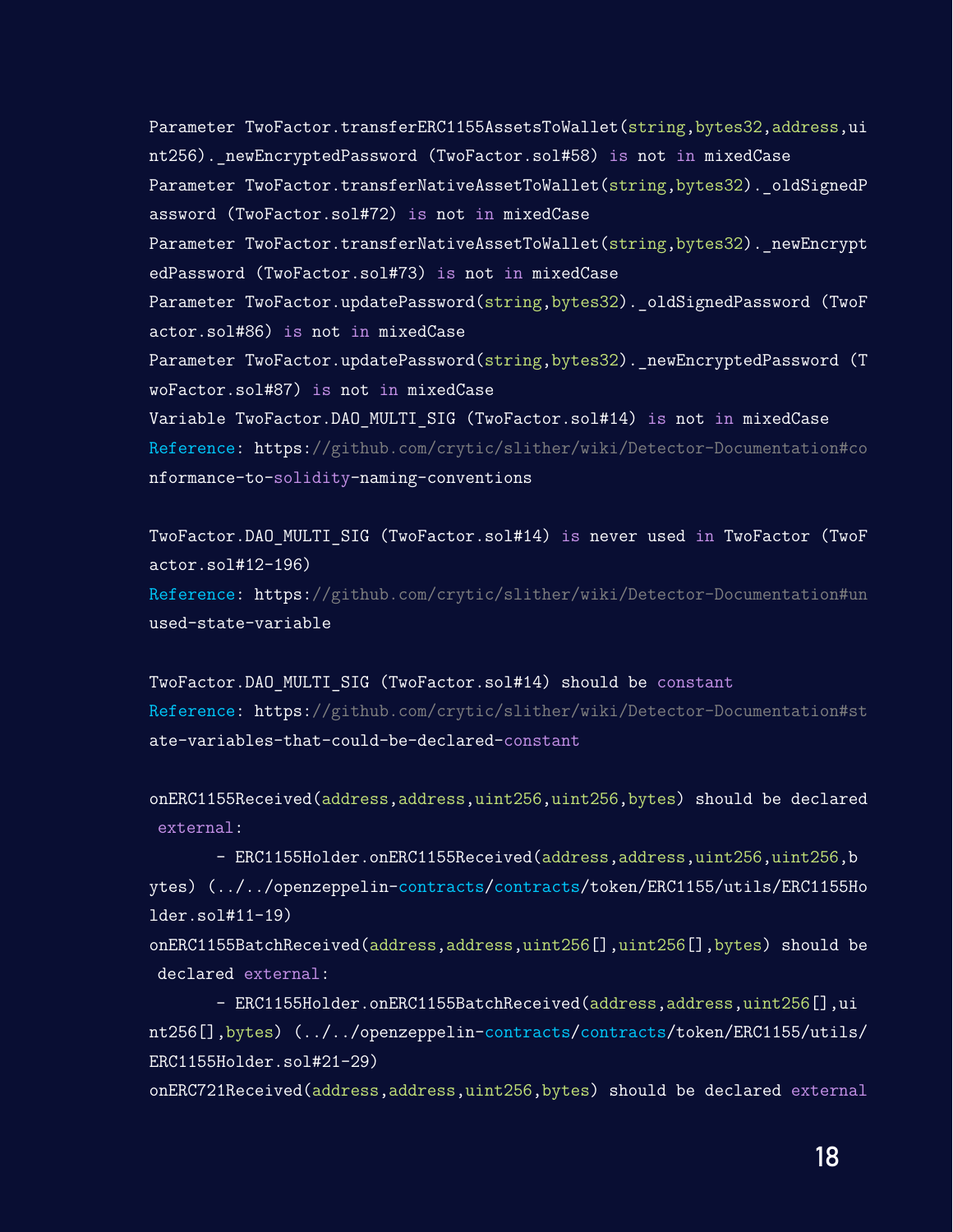- ERC721Holder.onERC721Received(address,address,uint256,bytes) (../ ../openzeppelin-contracts/contracts/token/ERC721/utils/ERC721Holder.sol#19- 26)

Reference: https://github.com/crytic/slither/wiki/Detector-Documentation#pu blic-function-that-could-be-declared-external

```
Pragma version>=0.4.22<0.9.0 (Migrations.sol#2) is too complex
solc-0.8.6 is not recommended for deployment
Reference: https://github.com/crytic/slither/wiki/Detector-Documentation#in
correct-versions-of-solidity
```

```
Variable Migrations.last_completed_migration (Migrations.sol#6) is not in m
ixedCase
```

```
Reference: https://github.com/crytic/slither/wiki/Detector-Documentation#co
nformance-to-solidity-naming-conventions
```

```
setCompleted(uint256) should be declared external:
```
- Migrations.setCompleted(uint256) (Migrations.sol#16-18) Reference: https://github.com/crytic/slither/wiki/Detector-Documentation#pu blic-function-that-could-be-declared-external

```
Context. msgData() (../../openzeppelin-contracts/contracts/utils/Context.so
l#20-22) is never used and should be removed
Context._msgSender() (../../openzeppelin-contracts/contracts/utils/Context.
sol#16-18) is never used and should be removed
Ownable._transferOwnership(address) (Ownable.sol#45-49) is never used and s
hould be removed
Reference: https://github.com/crytic/slither/wiki/Detector-Documentation#de
ad-code
```

```
Pragma version<sup>o</sup>0.8.0 (Ownable.sol#2) necessitates a version too recent to b
e trusted. Consider deploying with 0.6.12/0.7.6
Pragma version<sup>o.8.0</sup> (../../openzeppelin-contracts/contracts/utils/Context.
```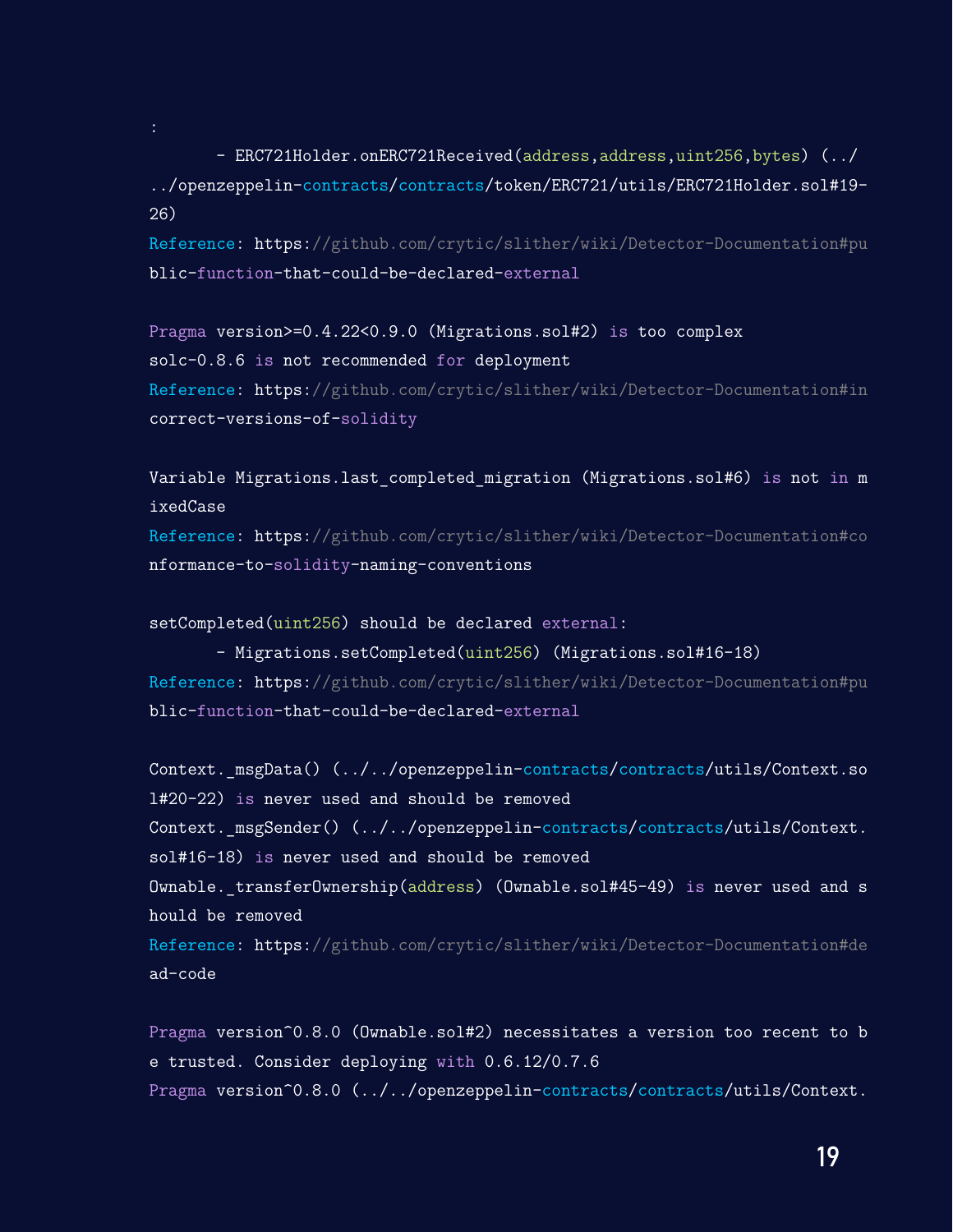sol#3) necessitates a version too recent to be trusted. Consider deploying with 0.6.12/0.7.6

solc-0.8.6 is not recommended for deployment

Reference: https://github.com/crytic/slither/wiki/Detector-Documentation#in correct-versions-of-solidity

Reentrancy in TwoFactorFactory.createTwoFactor(bytes32) (TwoFactorFactory.s ol#64-73):

External calls:

- ITwoFactor(clone).init(msg.sender, encryptedPassword) (TwoFactorF actory.sol#70)

State variables written after the call(s):

- eoaToVaultMap[msg.sender] = clone (TwoFactorFactory.sol#71) Reference: https://github.com/crytic/slither/wiki/Detector-Documentation#re entrancy-vulnerabilities-1

```
TwoFactorFactory.constructor(address). firstChildAddress (TwoFactorFactory.
sol#60) lacks a zero-check on :
```
- firstChildAddress = firstChildAddress (TwoFactorFactory.

sol#61)

Reference: https://github.com/crytic/slither/wiki/Detector-Documentation#mi ssing-zero-address-validation

Reentrancy in TwoFactorFactory.createTwoFactor(bytes32) (TwoFactorFactory.s  $01#64-73$ ):

External calls:

- ITwoFactor(clone).init(msg.sender, encryptedPassword) (TwoFactorF actory.sol#70)

Event emitted after the  $call(s)$ :

- TwoFactorCreated(clone) (TwoFactorFactory.sol#72)

Reference: https://github.com/crytic/slither/wiki/Detector-Documentation#re entrancy-vulnerabilities-3

CloneFactory.createClone(address) (TwoFactorFactory.sol#5-20) uses assembly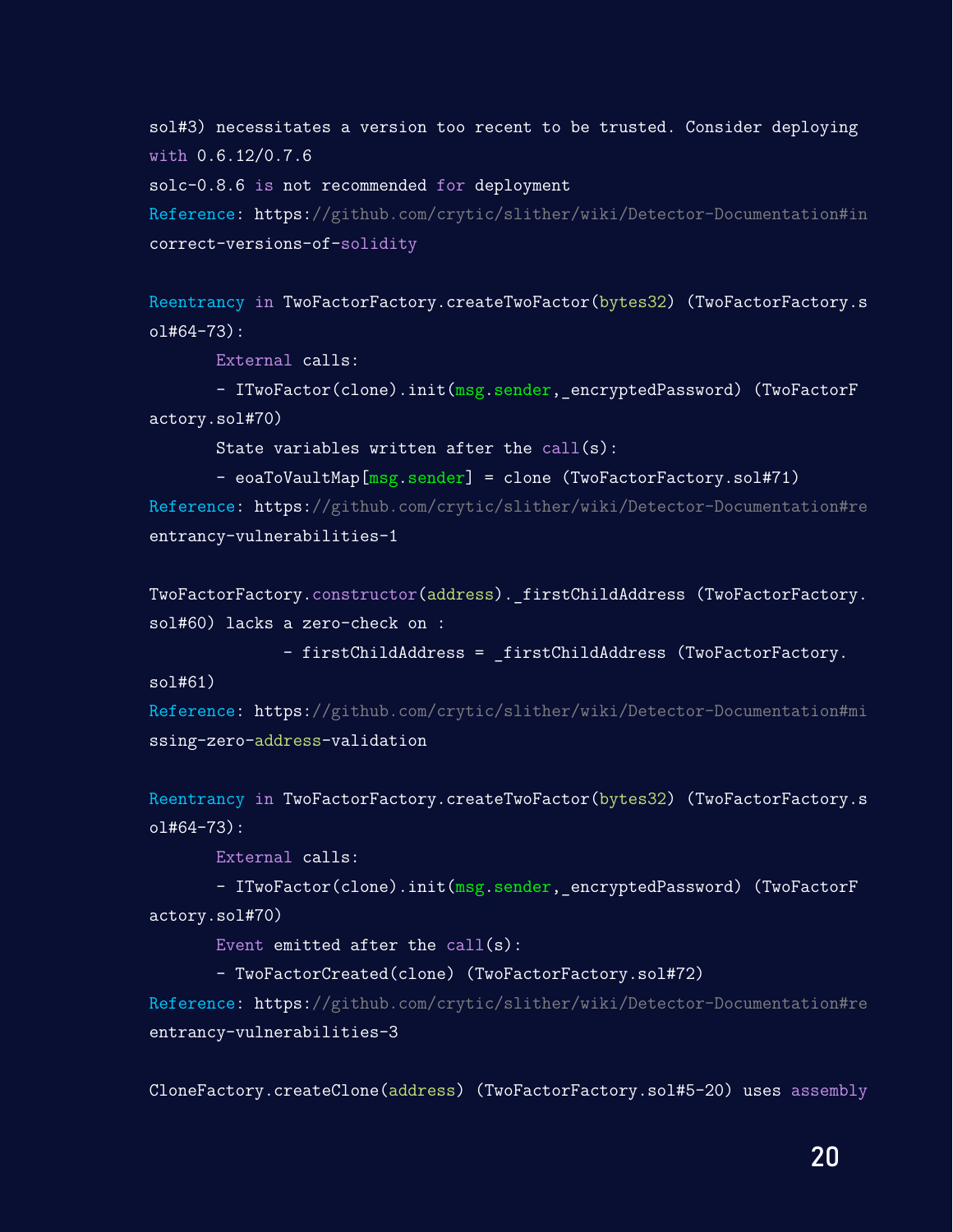- INLINE ASM (TwoFactorFactory.sol#7-19)

CloneFactory.isClone(address,address) (TwoFactorFactory.sol#22-47) uses ass embly

- INLINE ASM (TwoFactorFactory.sol#28-46)

Reference: https://github.com/crytic/slither/wiki/Detector-Documentation#as sembly-usage

CloneFactory.isClone(address,address) (TwoFactorFactory.sol#22-47) is never used and should be removed Reference: https://github.com/crytic/slither/wiki/Detector-Documentation#de ad-code

Pragma version<sup>o</sup>0.8.0 (TwoFactorFactory.sol#2) necessitates a version too re cent to be trusted. Consider deploying with 0.6.12/0.7.6 solc-0.8.6 is not recommended for deployment Reference: https://github.com/crytic/slither/wiki/Detector-Documentation#in correct-versions-of-solidity

Parameter TwoFactorFactory.createTwoFactor(bytes32). encryptedPassword (Two FactorFactory.sol#64) is not in mixedCase Reference: https://github.com/crytic/slither/wiki/Detector-Documentation#co nformance-to-solidity-naming-conventions

CloneFactory.createClone(address) (TwoFactorFactory.sol#5-20) uses literals with too many digits:

- mstore(uint256,uint256)(clone createClone asm 0,0x3d602d80600a3d3 981f3363d3d373d3d3d363d73000000000000000000000000) (TwoFactorFactory.sol#9- 12)

CloneFactory.createClone(address) (TwoFactorFactory.sol#5-20) uses literals with too many digits:

- mstore(uint256,uint256)(clone\_createClone\_asm\_0 + 0x28,0x5af43d82 803e903d91602b57fd5bf30000000000000000000000000000000000) (TwoFactorFactory .sol#14-17)

CloneFactory.isClone(address,address) (TwoFactorFactory.sol#22-47) uses lit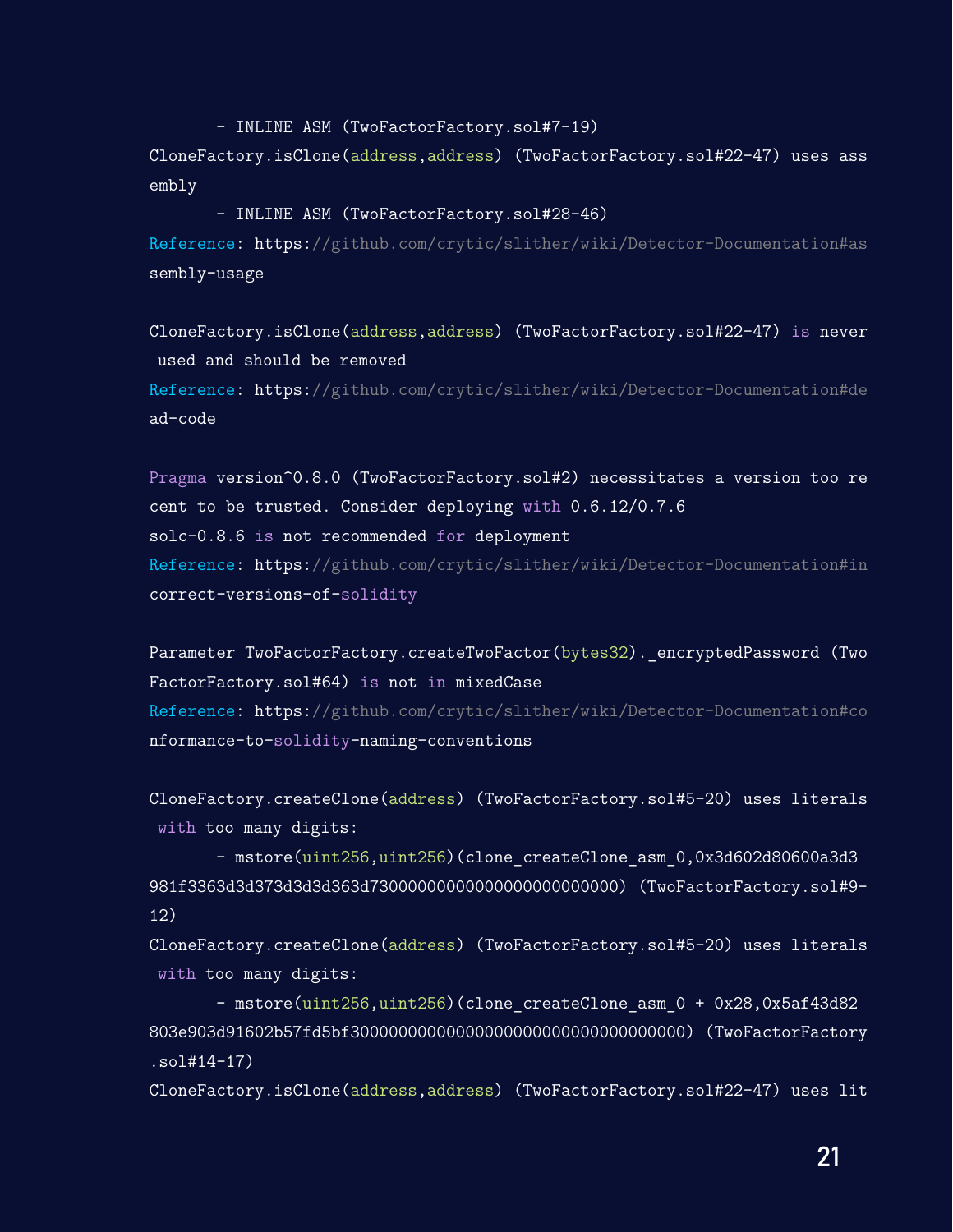erals with too many digits:

- mstore(uint256,uint256)(clone\_isClone\_asm\_0,0x363d3d373d3d3d363d7 300000000000000000000000000000000000000000000) (TwoFactorFactory.sol#30-33) CloneFactory.isClone(address,address) (TwoFactorFactory.sol#22-47) uses lit erals with too many digits:

```
- mstore(uint256,uint256)(clone_isClone_asm_0 + 0x1e,0x5af43d82803e
903d91602b57fd5bf30000000000000000000000000000000000) (TwoFactorFactory.sol
#35-38)
```

```
Reference: https://github.com/crytic/slither/wiki/Detector-Documentation#to
o-many-digits
```

```
createTwoFactor(bytes32) should be declared external:
```

```
- TwoFactorFactory.createTwoFactor(bytes32) (TwoFactorFactory.sol#6
4-73)
```

```
Reference: https://github.com/crytic/slither/wiki/Detector-Documentation#pu
blic-function-that-could-be-declared-external
```
. analyzed (19 contracts with 75 detectors), 62 result(s) found

#### Conclusion:

Most of the vulnerabilities found by the analysis have already been addressed by the smart contract code review.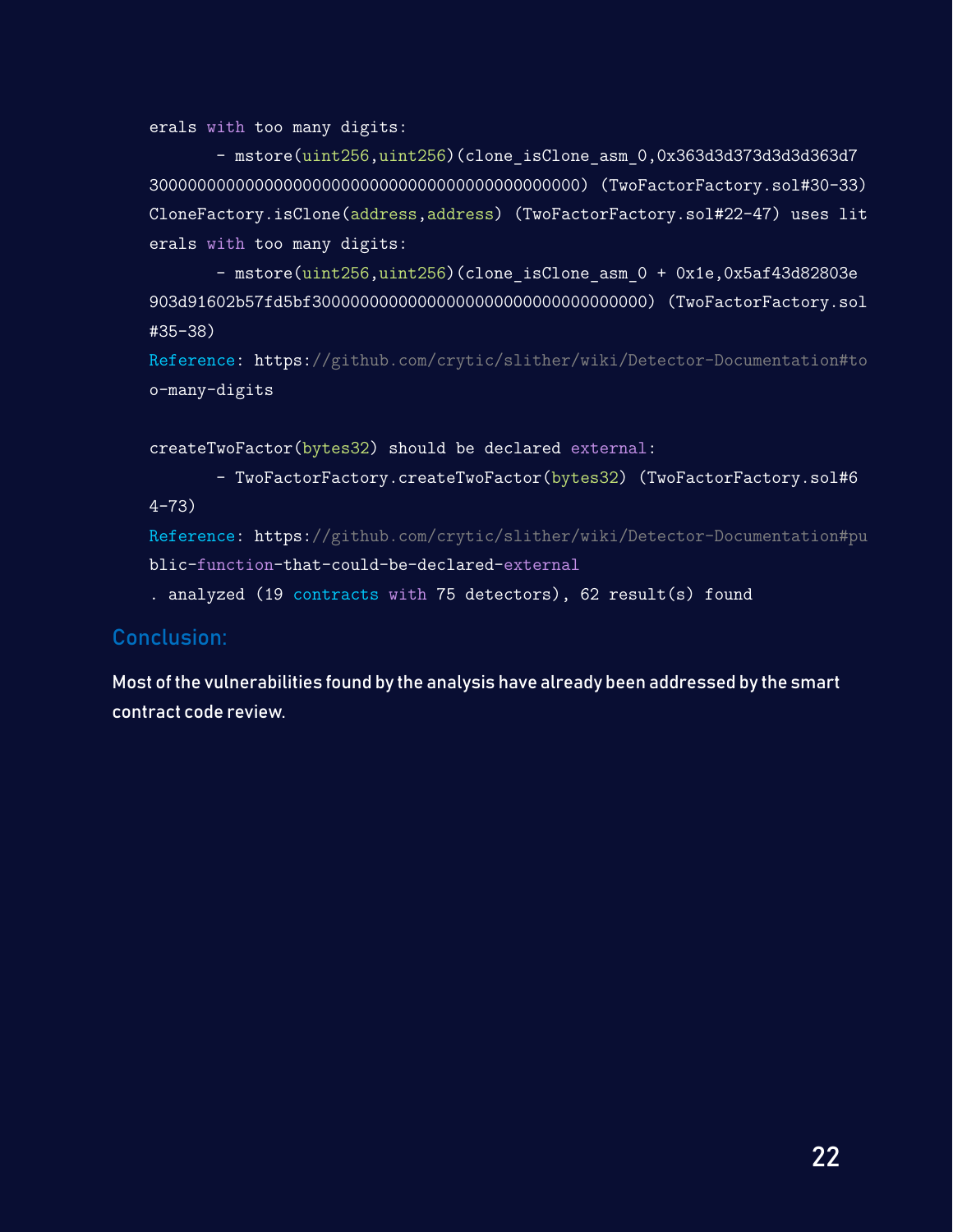# <span id="page-22-0"></span>6 Conclusion

In this audit, we examined the design and implementation of Secur3 contract and discovered several issues of varying severity. Secur3 team addressed all the issues raised in the initial report and implemented the necessary fixes.

The present code base is well-structured and ready for the mainnet.